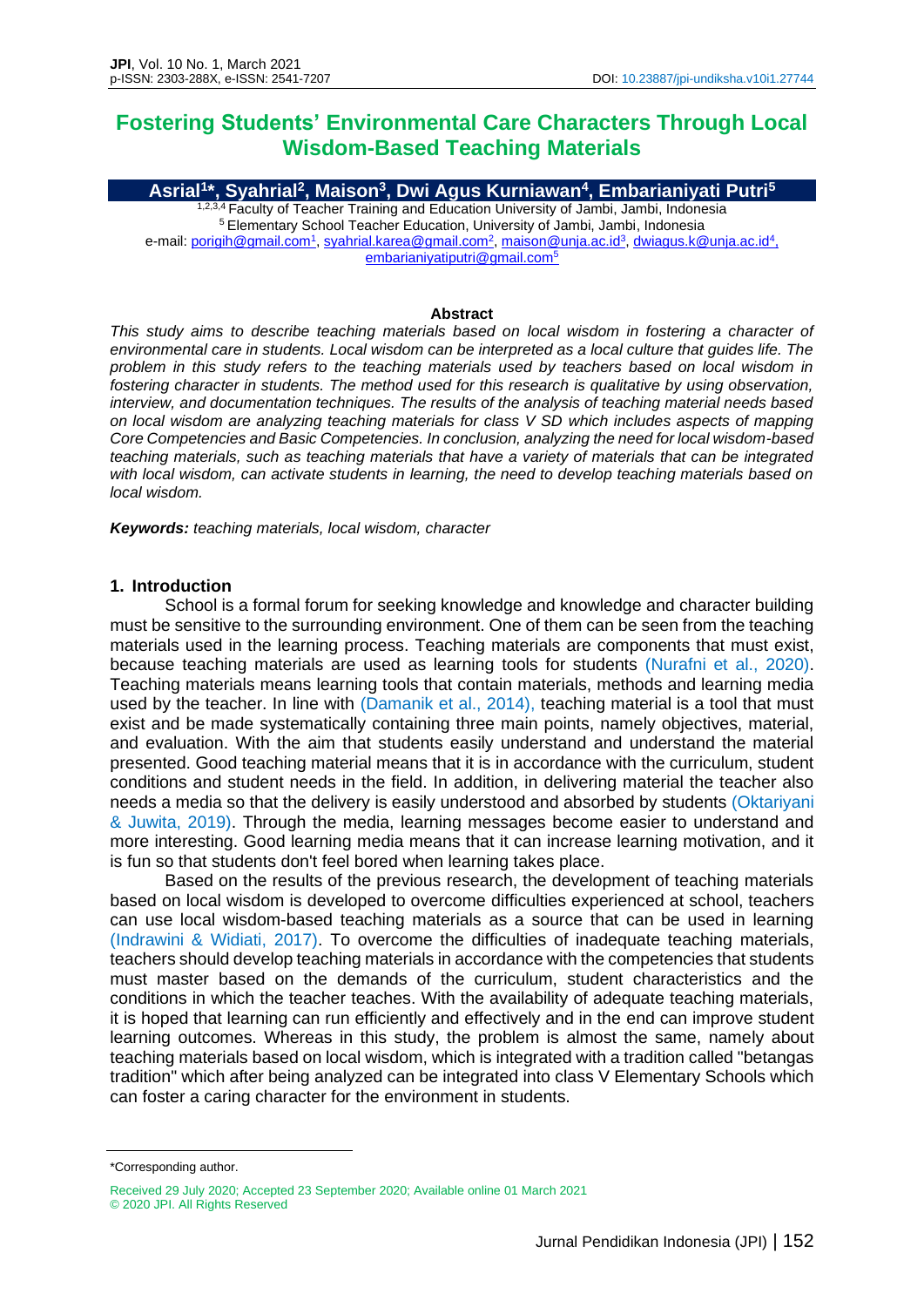The curriculum is a guideline or reference in preparing, designing, methods and making learning objectives in educational units (Latif et al., 2019). It can be said that the curriculum is the basic guideline in every educational unit that must exist and be applied so that the learning device can be in accordance with what is designed. In line with this, the curriculum is a set of subjects and educational programs provided by an educational provider which contains lesson plans that will be given to students, lessons in one period of education level (Wiratni, 2017). The curriculum must always be updated in line with changes in order to remain relevant according to the times. The learning system in the 2013 curriculum is designed in an integrated manner between one subject and another in the form of themes or commonly known as thematic learning (Khusna et al., 2018). With thematic learning teachers are required to be creative and innovative in delivering subject matter so that students don't feel bored when learning by applying scientific approaches such as; observation, asking questions, digging up information, and communicating (presenting) what they get or know from what they learn so that students understand the lesson well, are more active and creative and create various learning experiences for students. In implementing the 2013 Curriculum, teachers are required to master ICT in learning and be able to use it (Aryanto et al., 2019). One of them is by using learning videos such as interactive videos, power points and so on. With the development of ICT increasingly sophisticated, the global demands that we have to face are making education to adapt technological developments to efforts to improve the quality of education, especially adjusting its use for the world of education, especially in the learning process (Budiman, 2017). ICTs can also act as teachers or tutorials, and can be used as an infinite number of reference books. The role of ICT as a bridge between teachers and students in the implementation of learning process activities.

Regulation of the Minister of Education and Culture No. 22 of 2016 concerning the standard process that learning in elementary schools accommodates integrated thematic learning, in aspects of cultural diversity can be integrated in the context of learning by incorporating local wisdom content. So that a teacher is required to have the ability to design teaching materials based on local wisdom. Local wisdom is local richness that contains rules or life viewpoints. Local wisdom has function as the way to shape human beings to be wiser in their lives. It has similar notion with character education (Shaleha & Purbani, 2019). Local wisdom can be interpreted as a local culture that contains rules that can serve as guidelines for a better life. Local wisdom can be interpreted as values that exist in society that can become rules in everyday life (Sumardjoko & Musyiam, 2018). Real environmental learning in preserving the environment is obtained by students through the life around them. Surrounding life that can support environmental preservation is through local wisdom.

Local wisdom is a characteristic that comes from districts or areas that have cultural values developed in local communities from generation to generation (Priyambodo & Wulaningrum, 2017). The existence of local wisdom can foster an understanding so that we have regional characteristics that are hereditary that must be preserved by the nation's children so that they are not eroded by external cultures. Local wisdom is often linked with local culture, rules and knowledge (Sulistyani et al., 2017). This is in accordance with Appendix IV of Regulation of the Minister of Education and Culture Number 81A of 2013 that learning at elementary level schools is developed thematically, integrating across subjects to develop attitudes, skills and knowledge and appreciating local cultural diversity. Local wisdom is very closely related to traditional culture in a place, usually local wisdom contains a view or rules so that people have a foothold in determining an action in daily life (Rachmadyanti, 2017). In addition, local wisdom can not only improve education, but discipline, mutual cooperation, cultural preservation and care for the environment. The local wisdom which can be used to increase the welfare includes hard work, discipline, education, health, mutual aid or cooperation, gender management, culture creativity and preservation, and environment care (Nouban & Abazid, 2017).

The betangas tradition is a traditional tradition that exists in Mandiangin sub-district, Sarolangun district. This betangas tradition is usually carried out for future brides for the purpose of health and wasting sweat. The ingredients used are spices such as lemongrass, kaffir lime leaves, and fragrant pandan leaves, then boil all of these ingredients so that they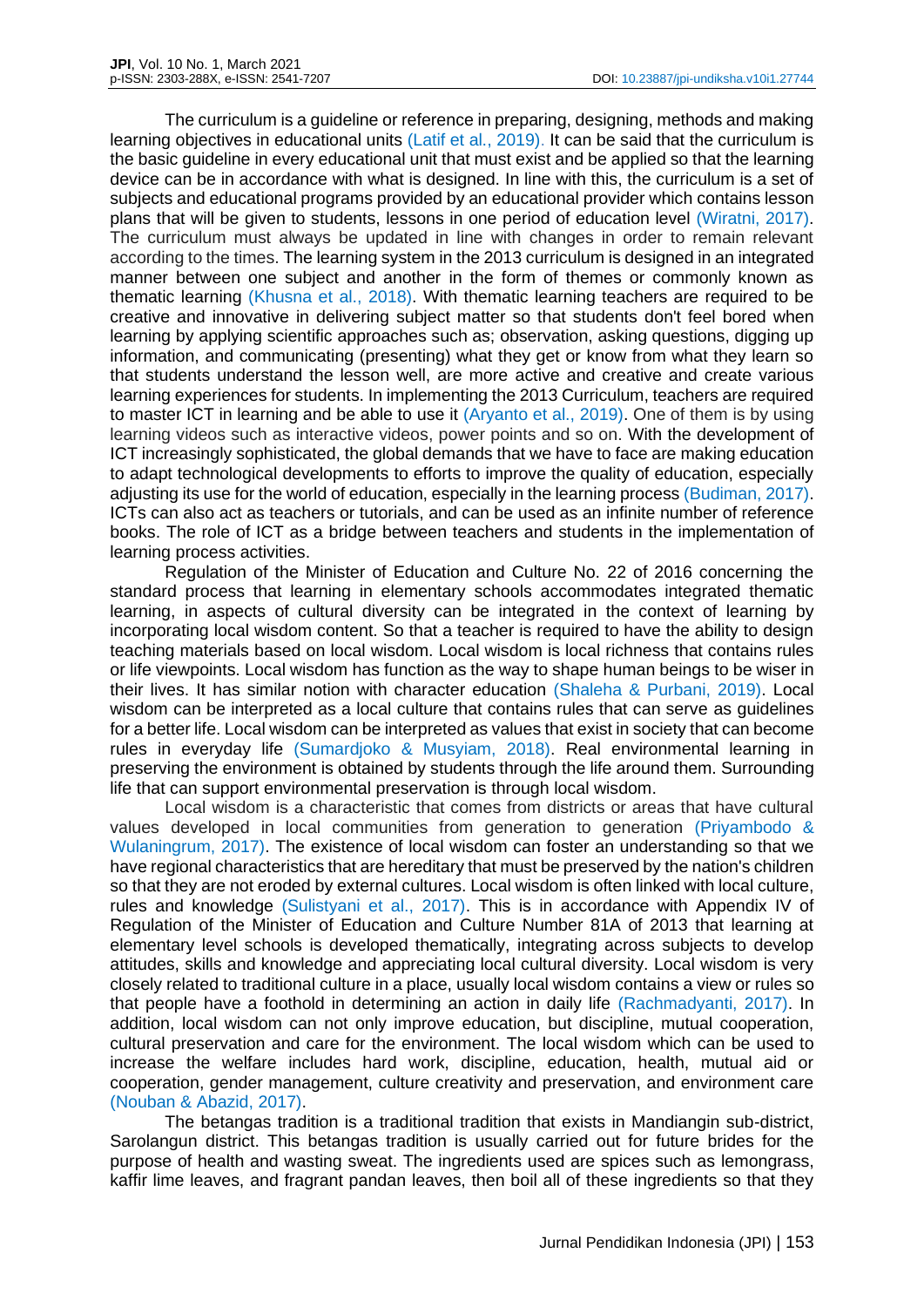can give off a distinctive and fragrant aroma. Betangas uses ingredients derived from plants that are useful in medicine and have a very fragrant aroma (Utri et al., 2017). The first way of implementing it is to prepare all the materials and tools. The two forms of the mat become a circle, then the bride and groom enter the mat and cover it with a blanket on top without the slightest bit. The three tasks of the bride and groom in the mat are stirring the boiled water of the spices so that they can emit a fragrant and distinctive aroma and sweat. By utilizing or cultivating local wisdom is part of preserving and protecting it from extinction by integrating the "betangas tradition" into elementary school learning. To know and get to know the customs and culture of the local area. Like cultivating traditional betangas spices, namely lemongrass leaves, fragrant pandan leaves and kaffir lime leaves. Behaviors that show concern for the environment in environmental conservation can be realized by the efforts of teachers to combine or unify real conditions with material (Immaniar et al., 2019). One of them is by integrating teaching materials with local wisdom in the local area. The attitude of caring for the environment contained in the betangas tradition based on interviews with the Mandiangin traditional leader is to preserve the spices that are the ingredients for the betangas tradition. Attitudes and actions that always try to prevent damage to the surrounding natural environment, and develop efforts to repair natural damage that has occurred (Priyatna, 2016). By participating in preserving and cultivating the traditions that exist in the area.

Environmental care character education is an effort to instill character values in students in the form of a caring attitude towards the environment in order to create patterns of thought and behavior *sustainable living* (Fitriasari, 2017). By being environmentally friendly, it will affect the development of children to have good character. Character education has been integrated in the curriculum, therefore teachers are able to integrate character education and curriculum without assigning new subjects (Muhtar & Dallyono, 2020). That is the importance of character to be taught to students in order to have good morals for their future. Character education is a concept that involves every aspect of family life, school community, and society that supports the development of positive character in each individual (Damayanti & Nurgiyantoro, 2018). In increasing the character of caring for the environment in students these three aspects are very much needed, where in the family the parents play a role in shaping the character of their children, in the school aspect it can help shape the character of caring for the environment to increase sensitivity and concern for the environment, and in the aspects of society when children interacting with the community environment must be adjusted to the stage of their development, because the community environment will affect the development and growth of children.

This research is important to do, motivated by several things, namely first, many teachers do not yet know the importance of integrating local wisdom in learning in elementary schools, to foster a character that cares about the environment in students and preserves culture because customs are beginning to be eroded by outside culture. The focus of the problem in this study only refers to the teaching materials used by teachers related to local wisdom that can foster a caring character for the environment such as cooperation in preserving the spices of Betangas traditional ingredients and maintaining the culture in the local area.

## **2. Method**

This research is a qualitative research that uses qualitative data such as interviews, participant observation data and document data to understand and explain the social phenomenon (Azmi et al., 2018). Usually using a phenomenological approach, namely research that intends to understand the phenomena experienced by research subjects. Such as behavior, perception and action and others holistically, and in a descriptive way in the form of words or language in a specific natural context and by utilizing the scientific method. This study uses a type *purposive sampling* (sample aim) to take information sources (informants) based on predetermined intentions. Where this research takes research subjects which include three traditional informants from one traditional figure, one community leader and one class teacher. Qualitative research is a research method used to examine natural object conditions. according to the type of research used, the research approach chosen is a descriptive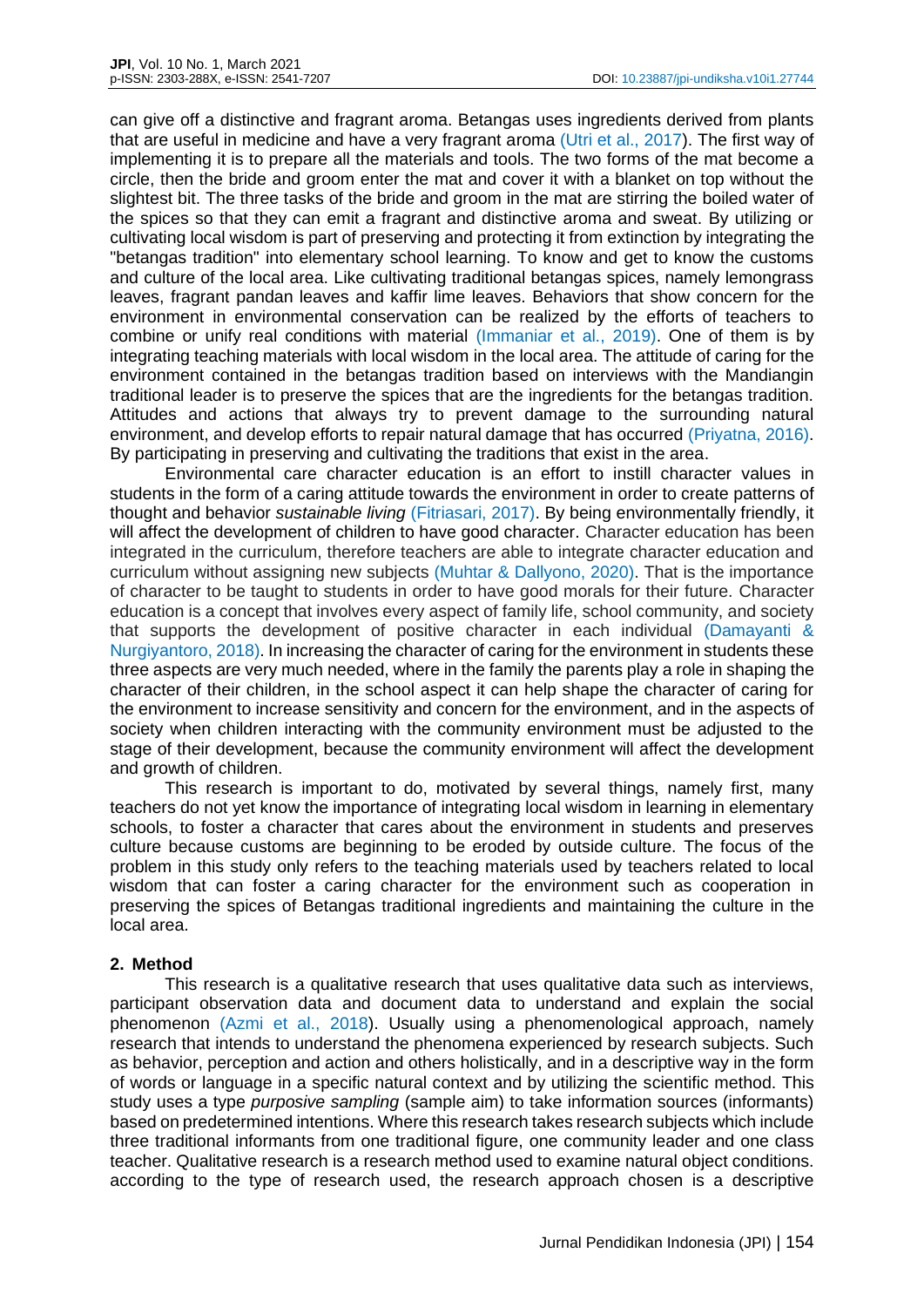approach. Based on the problems studied and aims to analyze the phenomena that occur in the field.

Techniques used by this researcher were three, namely interviews, observation, and documentation. First, data obtained through in-depth interviews *(in-depth)* using questions *open-ended.* The data obtained are in the form of perceptions, opinions, feelings and knowledge. The second is data obtained through observation*.* The data obtained are in the form of images in the field in the form of attitudes, actions, talks, interpersonal interactions and others. The third is a document. Documents in the form of written material stored. Before going to the field data analysis was carried out. The results of preliminary studies in the form of documentation, books, works, photos, and other materials that are thought to be related to the problem to be studied are very decisive, especially in determining the focus of the research. The analysis technique carried out in this study uses the Miles and Huberman model and is modified according to the needs of the researcher which consists of three main components, namely data reduction, data presentation and drawing conclusions as follows, first, data reduction is part from analysis that sharpens, classifies, directs, removes unnecessary, and organizes data in such a way that conclusions can finally be drawn and verified relating to the object to be studied, namely local wisdom (betangas tradition) (Ahyar et al., 2020). Second, data presentation is a set of structured information that gives the possibility of drawing conclusions and taking action. In this research, it was conducted by selecting data that was more relevant to the research context. Third, drawing conclusions and verification are new findings that have never existed before. Findings can be in the form of descriptions or descriptions of an object that was previously dim or dark so that after being examined it becomes clear, it can be in the form of a causal or interactive relationship, hypotheses or theories related to the object of research about local wisdom (betangas tradition) in the bathangin.

## **3. Results and Discussion Results**

#### **Preliminary study interview results**

Researcher conducted a preliminary study on fifth grade elementary school teachers. This interview was conducted in the office during a break. Interviews were conducted to find out problems in elementary schools regarding teaching materials, ICT, and electronic modules based on local wisdom with Erlina Efliani, a class VB teacher at SD Negeri 64/1 Muara Bulian. The results of the interviews obtained were that in the learning process activities using ICT media were very useful for educators and students, the positive impact made students interested in the learning process, more interesting and not monotonous. The learning outcomes obtained by students using ICT media have increased and students are more enthusiastic. Information and Communication Technology (ICT) is a medium used to improve human ability to communicate both in the school environment and in the community (Sinulingga et al., 2019). In these schools there is no learning based on local wisdom, it's just that there are local contents such as regional dance. Selection of the right media is one of the steps that every teacher must really pay attention to, because it does not rule out the application of wrong or inappropriate media in accordance with the material being taught, will be an obstacle in understanding the material taught by the teacher to these students (Hikmah et al., 2016). Teaching materials that are often used when learning, such as mathematical content, image media such as making cube nets from cardboard on practical IPA loads such as conduction heat transfer, on IPS loads such as students making observations to stalls to get information about the results of buying and selling interactions. And on sbdp loads usually make crafts. The response to the electronic module based on local wisdom is very good to be taught and developed to elementary school children, to increase student interest in learning, and to preserve and introduce local wisdom that exists, especially in Jambi Province itself. The hope is that the electronic module can be applied to learning because it will have a positive impact on students and educators, so that all of us can preserve and maintain the existing culture and not be easily influenced by external cultures.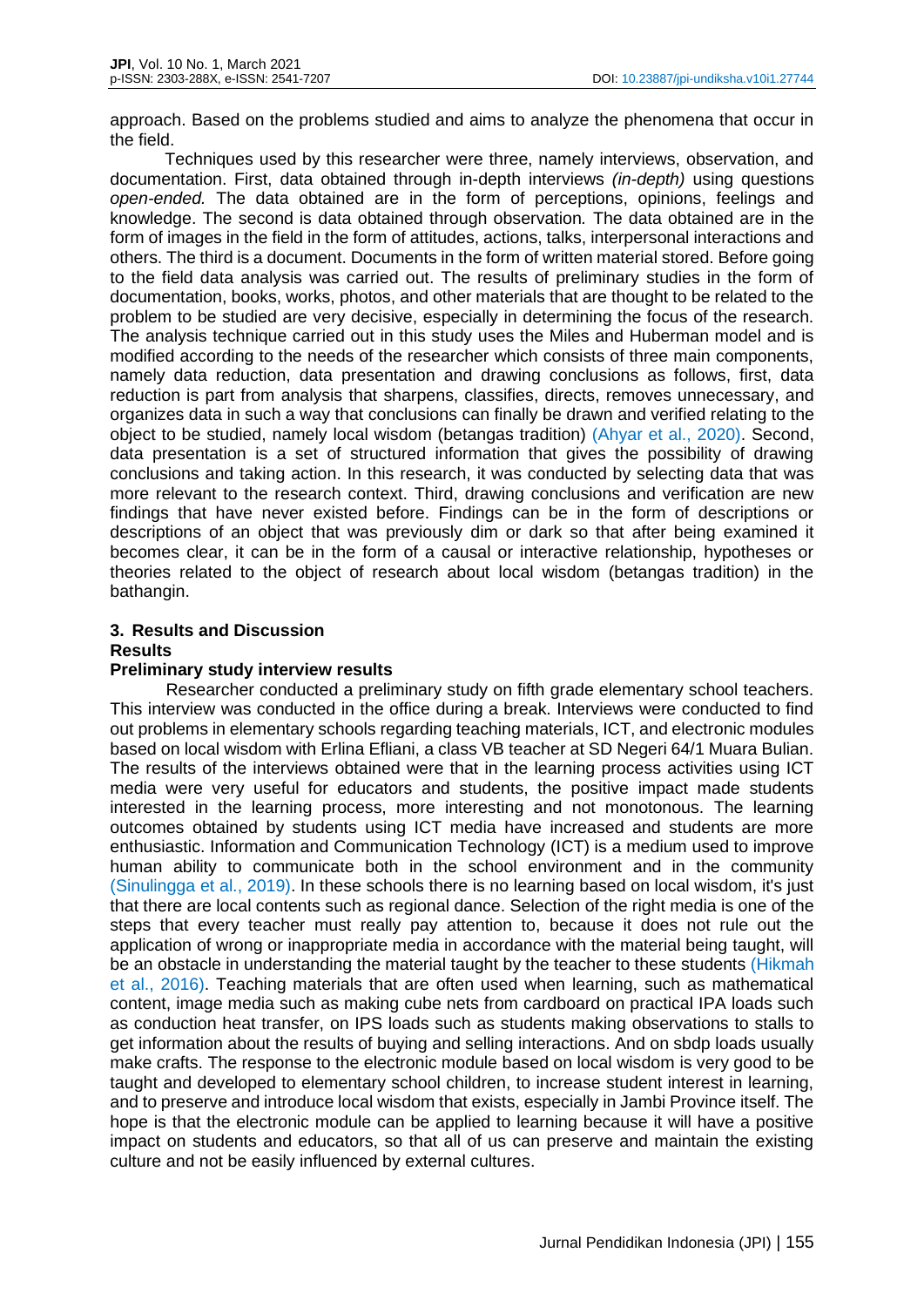The results of an interview regarding local wisdom (betangas tradition) with Mr. Muhammad Zain who is the customary leader of Mandiangin sub-district, Sarolangun regency. The result of the interview obtained was that the betangas tradition is a traditional tradition that exists in the Mandiangin sub-district, with the aim of eliminating sweat, keeping the body healthy and scent the body. The meaning of betangas is closed which gives off hot steam. Betangas tradition in each area has the same name and the same time is carried out the day before the marriage contract. Opinions about local wisdom (betangas tradition) are included in elementary school learning, it's a good and creative idea so that students know and participate in preserving existing local wisdom. Local wisdom can come from the culture of the community in a certain locality (Afiqoh et al., 2018). From a historical-ographic perspective, local wisdom can form a local history. In addition, it can foster a caring character for the environment such as cooperation in preserving the spices of the Betangas tradition and maintaining the culture in the local area.

The results of interviews regarding local wisdom (betangas tradition) with Ibu Ulyati who is a Koran teacher and expert in betangas, in Mandiangin Village. The result of the interview obtained was that the betangas tradition is a traditional custom to clean the bride-tobe or what is called a steam bath to remove dirty sweat using spices such as kaffir lime leaves, betawi lemongrass and pandan leaves. So from the betangas tradition it means sweating so that your clothes and clothes don't smell bad. Betangas tradition in each area has the same name and the same time is carried out the day before the marriage contract. This tradition has been around since ancient times as a hereditary tradition. Local culture has a very close relationship with the community in an environment with all natural conditions in that environment (Setyaningrum, 2018). If local wisdom is incorporated into elementary school learning, it will be very interesting and can contribute to preserving and maintaining local culture. Because local wisdom can be said to be a cultural identity that needs to be introduced to the young generation through education because it is the local young generation who will be able to defend their own area.

#### **Documentation**

The following is a picture of the documentation regarding the Betangas tradition and learning in elementary schools.



**Figure 1.** Boiled water for spices for betangas

Figure 1 is a picture of boiled water used for the betangas tradition. The spices used are such as lemon grass leaves, fragrant pandan leaves and kaffir lime leaves. Because these types of leaves can give off a distinctive and fragrant aroma.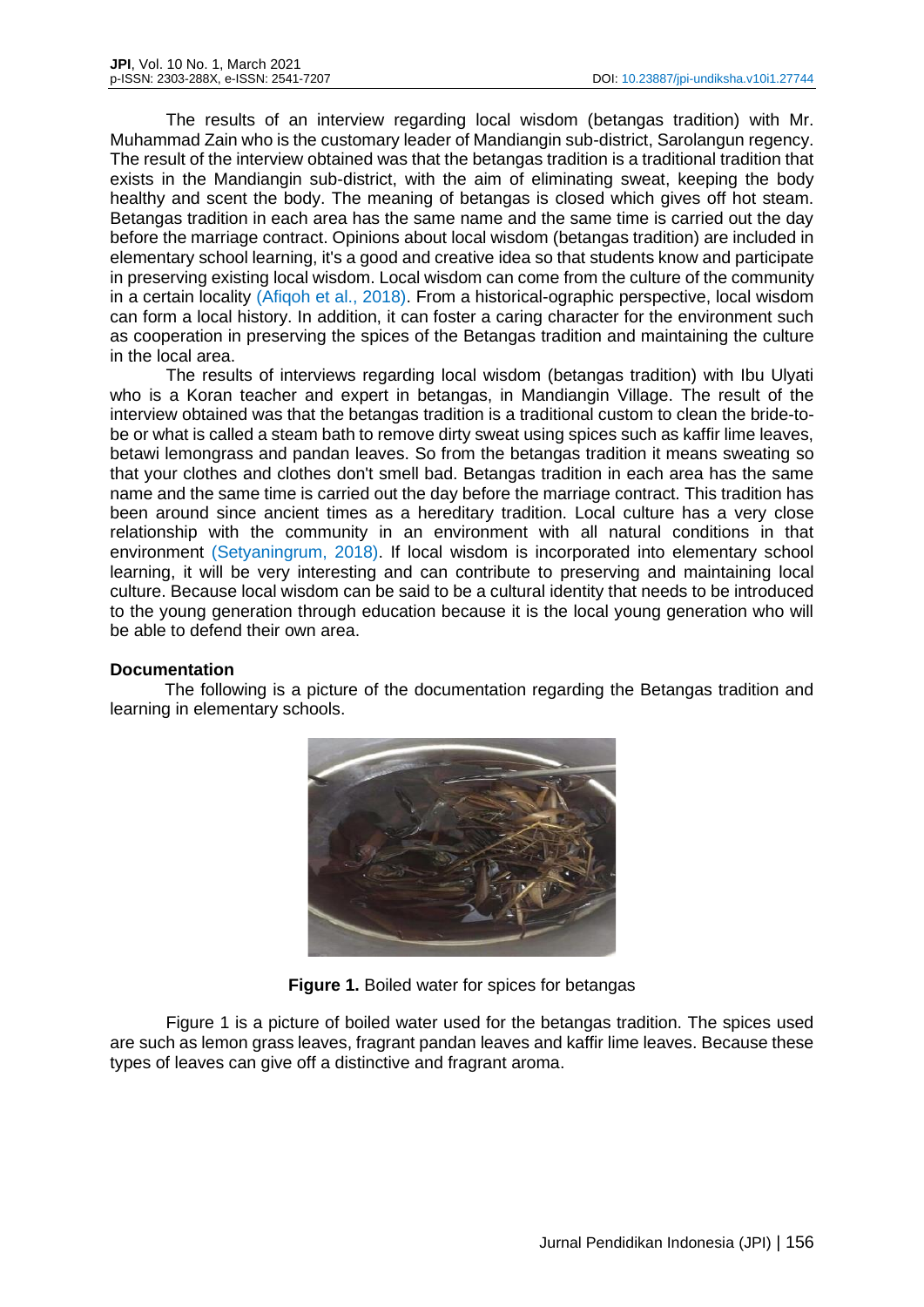

**Figure 2.** The process of the betangas tradition

Figure 2 is a picture of the process of the betangas tradition carried out by the bride and groom. To carry out a tradition that has been passed down from generation to generation in Mandiangin sub-district. With the aim to sweat and body health.



**Figure 3.** The learning process using ICT

Figure 3 is the process of learning science content using power point media. Students feel happy and active when learning takes place.

## **Discussion**

The foundation of local wisdom theory is based on the socio-cultural theory by Vigotsky. Socio-cultural theory is a theory that emphasizes that the social environment can help the learning process (Lestariningsih & Suardiman, 2017). This theory assumes that society and culture can be used as a source of knowledge. One of them is by preserving local wisdom. Based on previous research, the development of thematic teaching materials based on local wisdom is developed to overcome difficulties experienced in schools (Indrawini & Widiati, 2017). The difficulty is in the form of inadequate availability of teaching materials in accordance with local environmental conditions. The development of teaching materials based on local wisdom is adjusted to the competencies that students must master based on the demands of the curriculum. In the research that has been carried out, there are several findings that have been previously described. These findings are summarized in the formulation of the problem, namely that many teachers do not yet know the importance of integrating local wisdom in learning in elementary schools, to foster a character that cares for the environment of students entitled "Analysis of Local Wisdom-Based Teaching Materials to Improve Character Care for the Environment in Students" many teachers do not yet know the importance of integrating local wisdom into learning in elementary schools, to foster a character that cares for the environment in students and preserve culture because customs are beginning to be eroded by external culture. The results analyze the need for teaching materials based on local wisdom,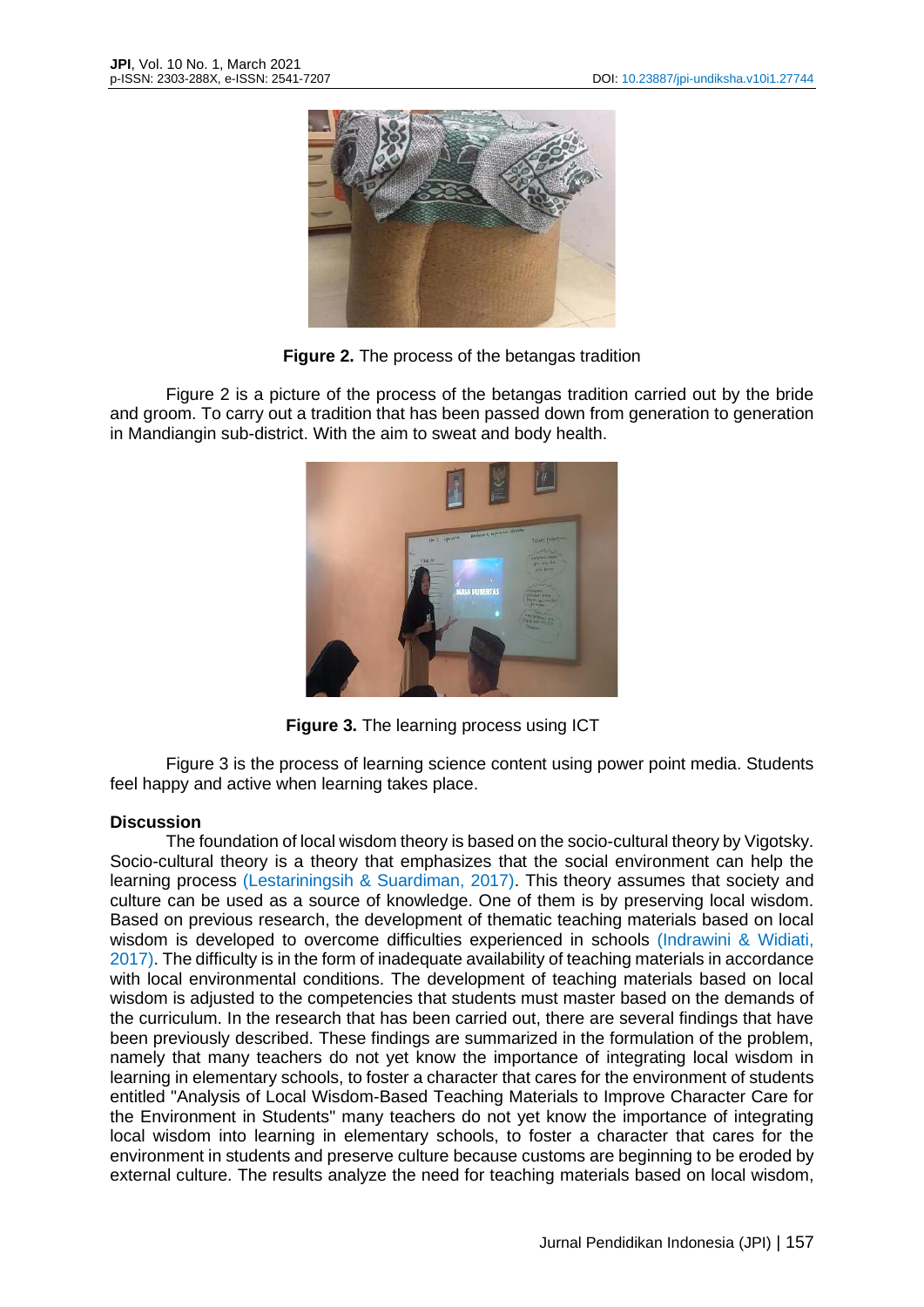namely analyzing teaching materials for grade V SD which includes aspects of mapping Core Competencies and Basic Competencies, material suitability with KD and suitability of learning activities. Teaching materials based on local wisdom will be more useful if it does not only contain local cultural values but is also able to improve survival skills needed in the 21st century (Santosa et al., 2019). Therefore, teachers must be able to integrate learning with existing local wisdom, not only centered on student books. However, it can be innovated so that learning is more interesting (Riwu et al., 2018). By integrating learning with local wisdom, so that learning becomes active, developing self-potential in maintaining and preserving existing local wealth.

Regulation of the Minister of Education and Culture No. 24 of 2016 concerning basic competencies and core competencies which are already in the teacher's book theme 6 (Heat and Its Transfer) sub-theme 1 (Temperature and Heat) in learning (Indonesian and IPA). Basic competence is the ability to achieve core competencies that students must acquire through learning. In each formulation of basic competencies there are elements of thinking and material abilities. Competency standards for graduates are the main source of achievement for all subjects at a certain level. The following is a table regarding basic competencies and knowledge that becomes a reference or guide for teachers in teaching in accordance with the objectives achieved. The science learning process in elementary schools should provide as many opportunities as possible to students to develop process skills. In developing process skills requires direct involvement of students in learning activities (Dewi et al., 2017). The direct learning process is an educational process in which students develop knowledge, thinking skills and psychomotor through direct interaction with learning resources designed in the syllabus and lesson plans in the form of learning activities.

IPA essentially includes four main elements, namely first, attitude: curiosity about objects, natural phenomena, living things, and causal relationships that cause new problems that can be solved through correct procedures, IPA. open ended; second, the process: problem-solving procedures through scientific methods; third, products: in the form of facts, theoretical principles, laws; and fourth, application: application of scientific methods and science concepts in everyday life (Luh & Latria, 2018). That way, it is easier to integrate into local wisdom in the local area because IPA is more suited to the natural environment. Science learning will lead students to understand more about the importance of protecting the environment (Lestari, 2018). In addition, students will also be trained to be skilled in managing the environment, which then becomes a habit in their lives. In conducting the analysis, the informants in this study included one traditional figure, one community leader, one classroom teacher at SD Negeri 64/1 Muara Bulian.The informants in this study were selected because they have a line of relationship to find out more about how teaching materials are related to local wisdom (betangas tradition) in Mandiangin District, Sarolangun Regency to foster character in students. Qualitative interviews based on the experiences and views of informants on existing knowledge of teaching materials and local wisdom.

## **The Use of Class V Elementary School Teaching Materials**

Local wisdom is learning through culture is a method that provides students with opportunities to demonstrate the achievement of understanding or meaning created in a subject through various cultural forms (Pratama et al., 2017). One of them is by analyzing the characteristics of high-grade elementary school children, namely regarding local wisdom which is often linked in learning activities around the school environment or local area. Local wisdom through the betangas tradition is still rarely used during learning activities, the teaching materials used are still glued to textbooks, pictures, and others. Books are the teaching material that is most often used during learning activities, even though it is not enough for children as young as fifth grade to deliver material if they only use books. Because it is a good teaching material that can attract students' interest in learning and make students happy when studying. In learning activities, teaching materials have a very important role, namely for students, teaching materials become reference materials that are absorbed by the content, so that they can become a source of knowledge, while for teachers, teaching materials become a reference in delivering knowledge / material to students (Hutama, 2016). The results of the analysis on theme 6 (Heat and Its Transfer) sub-theme 1 (Temperature and Heat) learning 1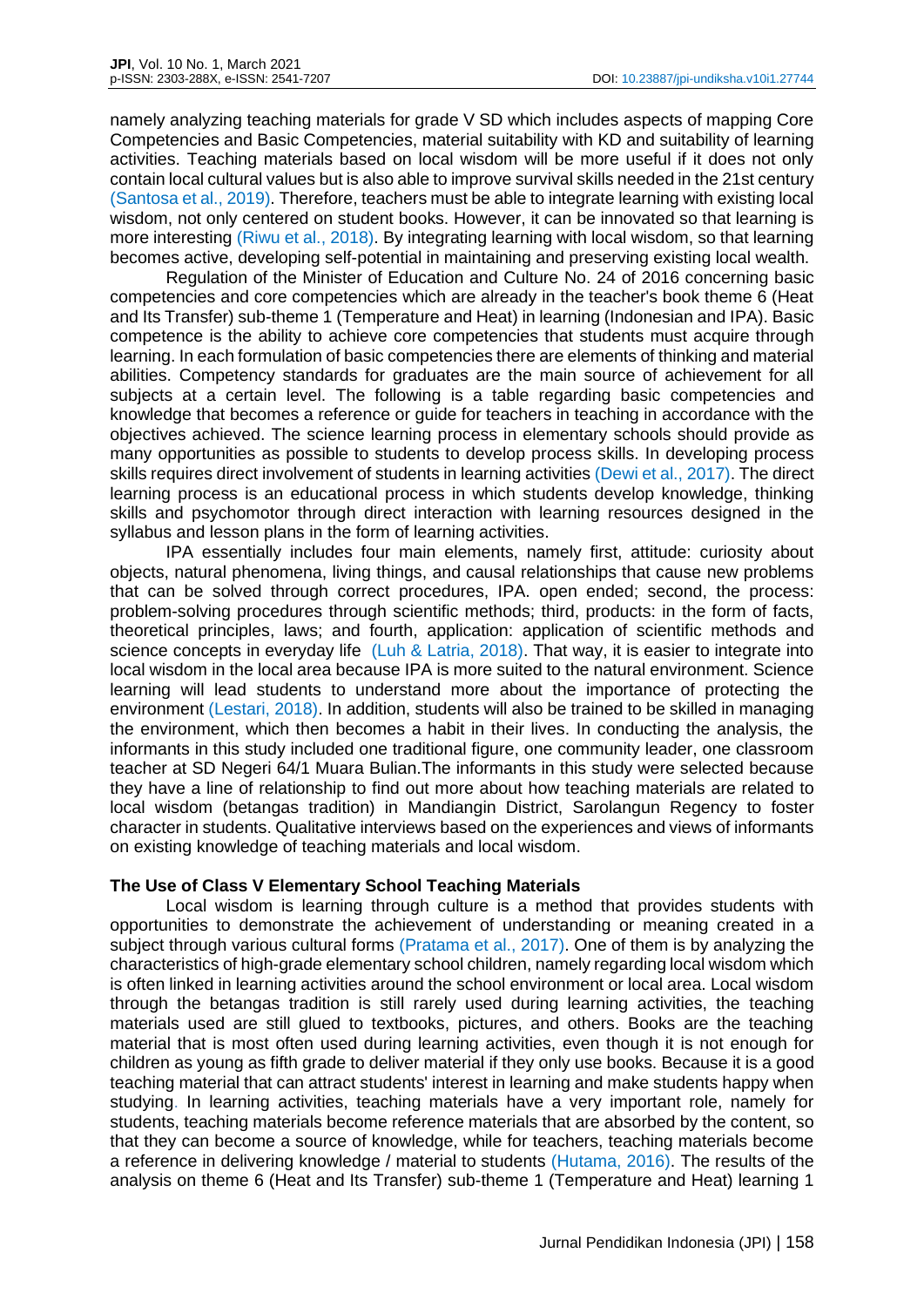(Indonesian and IPA) content. The main material is in accordance with KD and in accordance with local wisdom taken, namely the typical betangas tradition of Mandiangin sub-district.

## **Character of environmental care**

Environmental care character education can be developed for students so that they can wisely manage the natural resources around them, and to foster a sense of responsibility for the interests of the nation's next generation (Sulastri, 2017). In addition to fostering a sense of responsibility, students must be creative and serious in improving their quality. In line with Character in the form of personality qualities is obtained through an educational process that is taught seriously, seriously, consistently and creatively, which begins (Anisah, 2018). So that by having character we can develop positive values in ourselves and add broad insight by interacting with each other both with family and society. Character education teaches habits of thinking and behavior that help individuals to live and work together as a family, community and state and help them to make responsible decisions (Hemafitria, 2019). Based on the results of interviews with the traditional leader of Mandiangin, the betangas tradition can foster a caring character for the environment, such as cooperation in preserving the spices of the betangas tradition and maintaining the culture in the local area.

The objectives of character education for environmental care are: 1) Encouraging habits and with proper environmental management; 2) Increase the ability to avoid traits that can damage the environment; 3) Cultivate the sensitivity of students to environmental conditions so that they can avoid properties that can damage the environment; 4) To instill a caring and responsible spirit towards environmental sustainability (Nisa, 2015). With the goal of character education caring for the environment, students are more focused and guided. By preserving and instilling a spirit of caring for the environment will foster an attitude not to damage the environment but to participate in cultivating the culture that exists in the local area. Cultivating and developing character values in children is more appropriate if it is done early on and starting from the family environment, school, then the community (Ikawati & Mustadi, 2018). Environmental factors greatly influence the character of students. Like in the family, the parents are role models for children at home. At school, the teacher becomes a role model for someone who is inspired and imitated by their students. In society, it also has an important role in the development of children's character.

The surrounding community environment clearly has a big influence and has a big share in the success of planting aesthetic and ethical values for the formation of the character of students (Mustika & Sahudra, 2018). The indicators of environmental care include the attitude of wanting to always help others, appreciating differences, the attitude to carry out their duties and obligations, instilling a caring attitude towards the environment, and being able to socialize with the surrounding environment. With these indicators, it can make it easier for teachers to foster environmental care characters in students.

## **4. Conclusions and Suggestions**

Based on the discussion, it can be concluded in analyzing the need for teaching materials based on local wisdom of the Mandiangin community as follows, namely teaching materials that have a broad material coverage that can be integrated with local local wisdom, can activate students both from the aspects of attitudes, knowledge and skills, the need for efforts from educators to develop teaching materials according to needs and raise existing local wisdom, and present learning activities that are in accordance with the demands of the 2013 curriculum with the 5M scientific approach (observing, asking, trying, reasoning and communicating). So that it can be arranged teaching materials based on local wisdom of the bathing community that are valid, interesting and effective for use in grade V Elementary School. Through character education, it is hoped that it can generate and realize environmental awareness.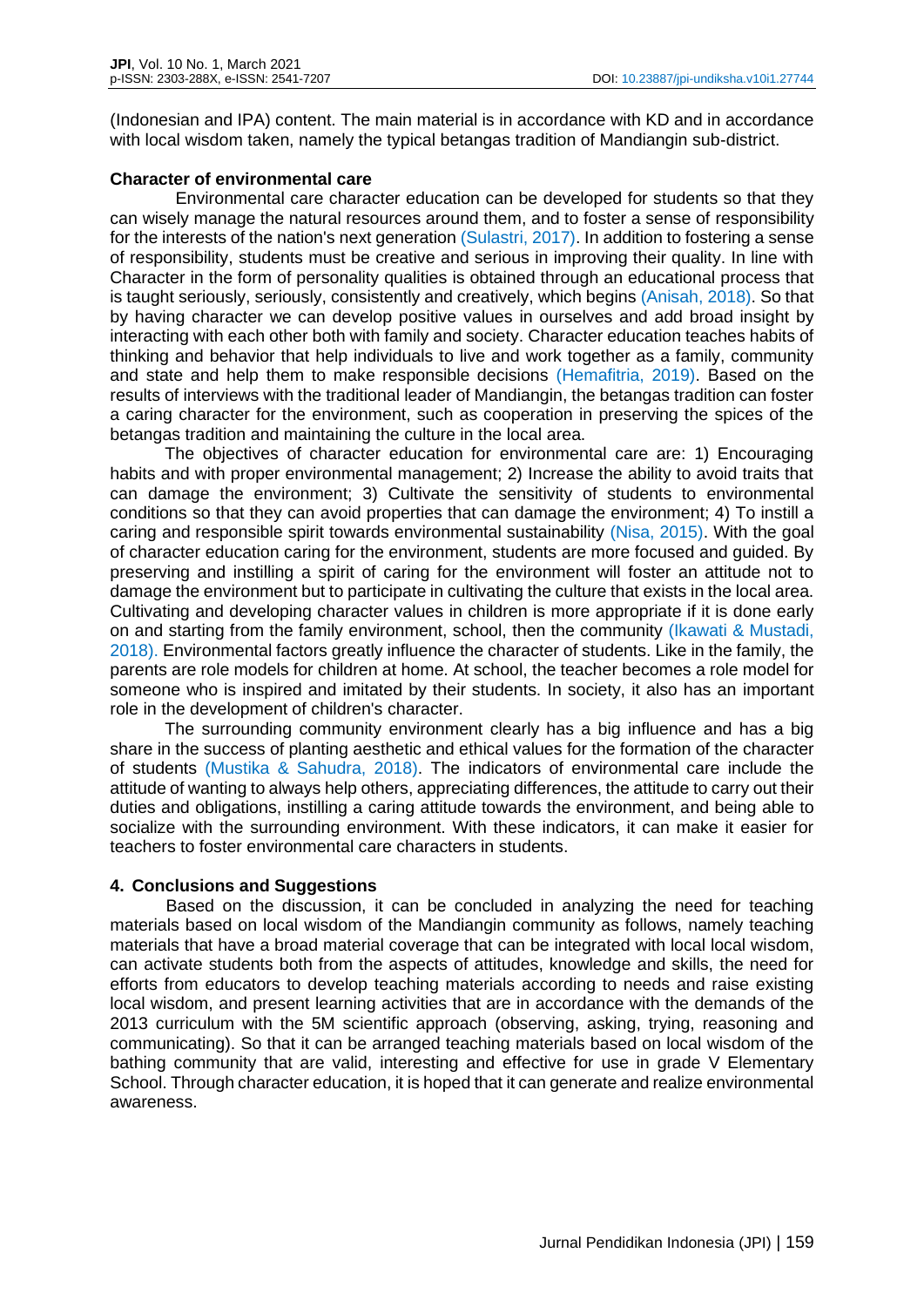### **References**

- Afiqoh, N., Atmaja, H. T., & Saraswati, U. (2018). Penanaman Nilai Kearifan Lokal dalam Pembelajaran Sejarah Pokok Bahasan Perkembangan Islam di Indonesia Pada Siswa Kelas X IPS di SMA Negeri 1 Pamotan Tahun Ajaran 2017/2018. *Indonesian Journal of History Education*, *6*(1), 42–53. https://journal.unnes.ac.id/sju/index.php/ijhe/article/view/27353.
- Anisah, N. (2018). Penanaman Pendidikan Karakter di Sekolah Dasar: Sebuah Tinjauan di SD Kedungpring, Pleret, Bantul. *Abdau: Jurnal Pendidikan Madrasah Ibtidaiyah*, *1*(1), 56– 70. [https://doi.org/10.36768/abdau.v1i1.6.](https://doi.org/10.36768/abdau.v1i1.6)
- Aryanto, S., Markum, Pratiwi, V., & Husadha, C. (2019). Ecobrick sebagai Sarana Pengembangan Diri Berbasis Ecopreneurship di Sekolah Dasar. Dwija cendekia: *Riset Pedagogik*, *3*(1), 93–101. https://jurnal.uns.ac.id/jdc/article/view/34076/22647.
- Ayu Shaleha, M., & Purbani, W. (2019). Using Indonesian Local Wisdom As Language Teaching Material to Build Students' Character in Globalization Era. *KnE Social Sciences*, *3*(10), 292. https://doi.org/10.18502/kss.v3i10.3910.
- Azmi, Z., Nasution, A. A., & Wardayani, W. (2018). Memahami Penelitian Kualitatif dalam Akuntansi. *Akuntabilitas*, *11*(1), 159–168. https://doi.org/10.15408/akt.v11i1.6338.
- Budi Setyaningrum, N. D. (2018). Budaya Lokal Di Era Global. *Ekspresi Seni*, *20*(2), 102. https://doi.org/10.26887/ekse.v20i2.392.
- Budiman, H. (2017). Peran Teknologi Informasi Dan Komunikasi Dalam Pendidikan. *Al-Tadzkiyyah: Jurnal Pendidikan Islam*, *8*(1), 31. https://doi.org/10.24042/atjpi.v8i1.2095.
- Damanik, H., & Pakpahan, S. P. (2017). Menyiapkan Bahan Ajar Sekolah Ramah Anak. *JINOTEP (Jurnal Inovasi dan Teknologi Pembelajaran): Kajian dan Riset Dalam Teknologi Pembelajaran*, 1(1), 68-80. http://dx.doi.org/10.17977/um031v1i12014p068.
- Damayanti, D., & Nurgiyantoro, B. (2018). Local Wisdom as Learning Materials: Character Educational Values of Sundanese Pupuh. *Journal of Education and Learning (EduLearn)*, *12*(4), 676. https://doi.org/10.11591/edulearn.v12i4.9291.
- Dewi, N. P. S. R., Wibawa, I. M. C., & Devi, N. L. P. L. (2017). Kemampuan Berpikir Kritis Dan Keterampilan Proses Dalam Pembelajaran Siklus Belajar 7E Berbasis Kearifan Lokal. *JPI (Jurnal Pendidikan Indonesia)*, *6*(1), 125–133. https://doi.org/10.23887/jpiundiksha.v6i1.9476.
- Fitriasari, S., & Yudistira, R. (2017). Model Pembelajaran Pendidikan Pancasila dan Kewarganegaraan untuk Menumbuhkan Karakter Peduli Lingkungan Hidup Siswa. *Prosiding Konferensi Nasional Kewarganegaraan III*. http://eprints.uad.ac.id/9777/.
- Hemafitria, H. (2019). Nilai Karakter Berbasis Kearifan Lokal Tradisi Tepung Tawar Pada Etnis Melayu Sambas. *Jurnal Pendidikan Kewarganegaraan*, *3*(2), 121. https://doi.org/10.31571/pkn.v3i2.1435.
- Hutama, F. S. (2016). Pengembangan Bahan Ajar Ips Berbasis Nilai Budaya Asing Untuk Siswa Sekolah Dasar. *JPI (Jurnal Pendidikan Indonesia)*, *5*(2), 113. https://doi.org/10.23887/jpi-undiksha.v5i2.8359..
- Immaniar, B. D., Sumarmi, S., & Astina, I. K. (2019). Pembelajaran Lingkungan Berbasis Kearifan Lokal dengan Model Experiential Learning. Jurnal Pendidikan: Teori, Penelitian, dan Pengembangan, 4(5), 648-653. http://dx.doi.org/10.17977/jptpp.v4i5.12431.
- Indrawini, T., Amirudin, A., & Widiati, U. (2017). Pengembangan Bahan Ajar Tematik Subtema Ayo Cintai Lingkungan Untuk Siswa Kelas IV SD. *Jurnal Pendidikan: Teori, Penelitian, dan Pengembangan*, 2(11), 1489-1497. http://dx.doi.org/10.17977/jptpp.v2i11.10181.

Juniartina, P. P. (2018). Pengembangan Bahan Ajar IPA Terpadu Berkarakter Peduli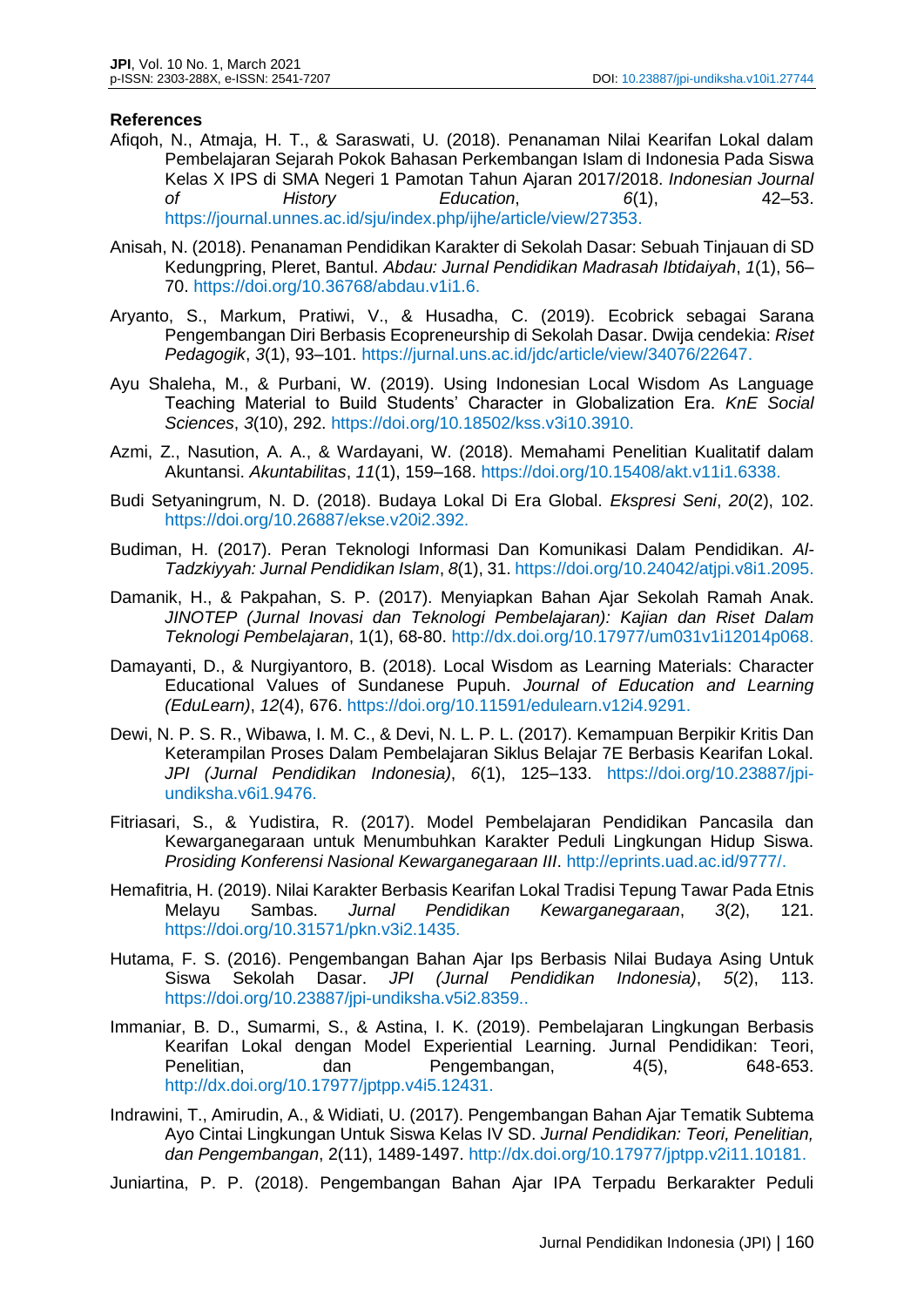Lingkungan Tema "Konservasi" Berbasis Kearifan Lokal Untuk Mahasiswa Jurusan Pendidikan IPA. *Wahana Matematika dan Sains: Jurnal Matematika, Sains, dan Pembelajarannya*, 12(1), 42-53. http://dx.doi.org/10.23887/wms.v12i1.13841.

- Latif, I. A., Riyadi, R., & Saputro, D. R. S. (2019). The mathematics teachers' understanding of learning process based on 2013 curriculum 2017 revision. *Journal of Education and Learning (EduLearn)*, *13*(1), 140. https://doi.org/10.11591/edulearn.v13i1.9201.
- Lestari, Y. (2018). Penanaman nilai peduli lingkungan dalam pembelajaran ilmu pengetahuan alam. *Jurnal Pendidikan Ke-SD-An*, *4*(2), 332–337. http://dx.doi.org/10.30738/trihayu.v4i2.2238.g1502.
- Lestariningsih, N., & Suardiman, S. P. (2017). Pengembangan Bahan Ajar Tematik-Integratif Berbasis Kearifan Lokal Untuk Meningkatkan Karakter Peduli Dan Tanggung Jawab. *Jurnal Pendidikan Karakter*, *7*(1). https://doi.org/10.21831/jpk.v7i1.15503.
- Muhtar, T., & Dallyono, R. (2020). Character Education from the Perspectives of Elementary School Physical Education Teachers. *Cakrawala Pendidikan*, *39*(2), 395–408. https://doi.org/10.21831/cp.v39i2.30647.
- Munir, E., Harefa, R. S. M., Priyani, N., & Suryanto, D. (2018). Plastic degrading fungi Trichoderma viride and Aspergillus nomius isolated from local landfill soil in Medan. In *IOP Conference Series: Earth and Environmental Science* (Vol. 126, No. 1, p. 012145). IOP Publishing. https://doi.org/10.1088/1755-1315.
- Mustika, F., & Sahudra, T. M. (2018). Peranan Lingkungan Sosial terhadap Pembentukan Karakter Peduli Lingkungan Mahasiswa Pendidikan Geografi di Universitas Samudra Langsa. *Jupiis: Jurnal Pendidikan Ilmu-Ilmu Sosial*, *10*(2), 235. https://doi.org/10.24114/jupiis.v10i2.11291.
- Nisa, J. (2015). Outdoor Learning Sebagai Metode Pembelajaran IPS dalam Menumbuhkan Karakter Peduli Lingkungan. *SOSIO-DIDAKTIKA: Social Science Education Journal*, 2(1), 1-11. http://dx.doi.org/10.15408/sd.v2i1.1339.
- Nurafni, A., Pujiastuti, H., & Mutaqin, A. (2020). Pengembangan Bahan Ajar Trigonometri Berbasis Kearifan Lokal. *Journal of Medives : Journal of Mathematics Education*, *4*(1), 71. https://doi.org/10.31331/medivesveteran.v4i1.978.
- Oktariyani, & Juwita, R. P. (2019). Analisis Kebutuhan Bahan Ajar Bahasa Inggris Berbasis Local Learning pada Siswa Sekolah Dasar. *Jurnal Ilmu Pendidikan (JIP)*, *11*(2), 95– 101. https://doi.org/10.37640/jip.v11i2.93.
- Pratama, Y., Sariyatun, S., & Joebagio, H. (2017). The development of Means-Ends Analysis and Value Clarification Technique Integration Model to explore the local Wisdom in Historical Learning. *Journal of Education and Learning (EduLearn)*, *11*(2), 179. https://doi.org/10.11591/edulearn.v11i2.5752.
- Priyambodo, E., & Wulaningrum, S. (2017). Using Chemistry Teaching Aids Based Local Wisdom as an Alternative Media for Chemistry Teaching and Learning. *International Journal of Evaluation and Research in Education (IJERE)*, *6*(4), 295. https://doi.org/10.11591/ijere.v6i4.10772.
- Priyatna, M. (2017). Pendidikan karakter berbasis kearifan lokal. *Edukasi Islami: Jurnal Pendidikan Islam*, 5(10), 1311–1336. http://dx.doi.org/10.30868/ei.v5i10.6..
- Putri, D. P., Zuhud, E. A., Hermawan, R., & Tumanggor, R. (2017). The Diversity of Plants for Berangas Materials. *Media Konservasi*, 22(1), 87-91. https://doi.org/10.29244/medkon.22.1.87-91.
- Rachmadyanti, P. (2017). Penguatan Pendidikan Karakter Bagi Siswa Sekolah Dasar Melalui Kearifan Lokal. *Jurnal Pendidikan Sekolah Dasar*, *3*(2), 201. https://doi.org/10.30870/jpsd.v3i2.2140.